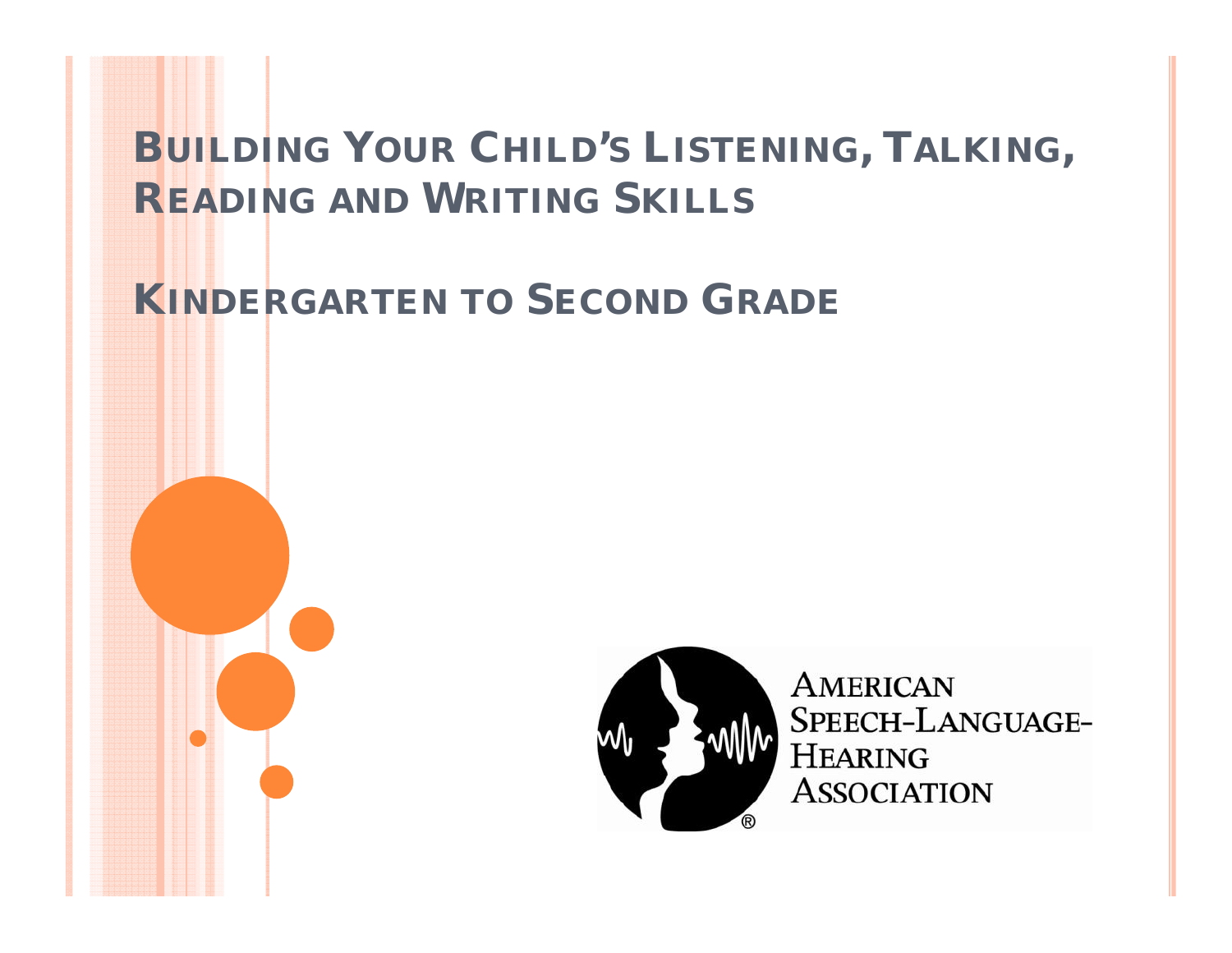#### PURPOSE

This resource was developed to provide information about children's typical development of skills in the areas of listening, talking, reading and writing.

These are general developmental stages. There are variations in typical development.

If you have concerns about your child's skills, consider contacting a speech-language pathologist.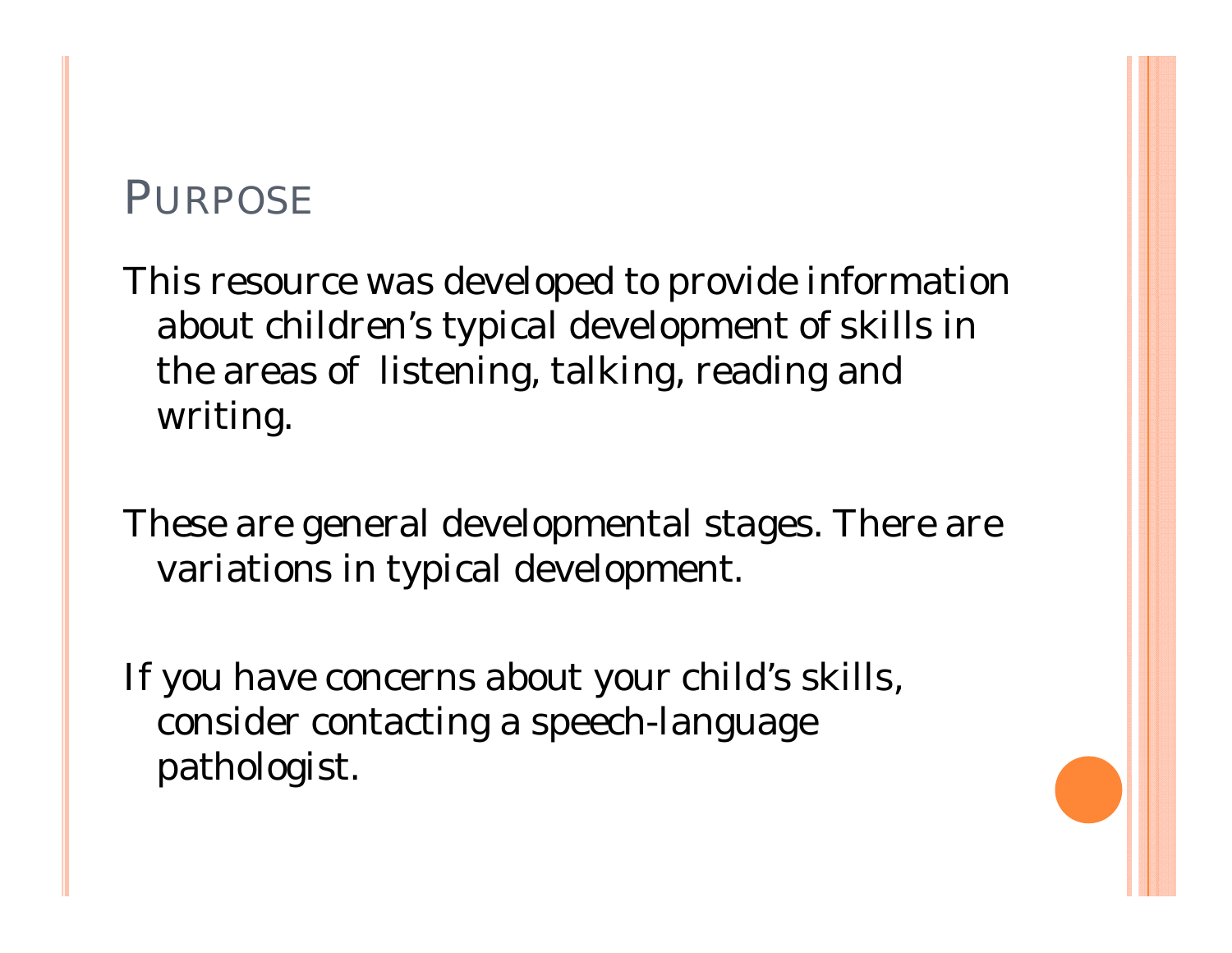Children learn at different rates. The following checklists show what most children can do by the end of kindergarten, first and second grade in the areas of:

o Listening o Talking o Reading o Writing

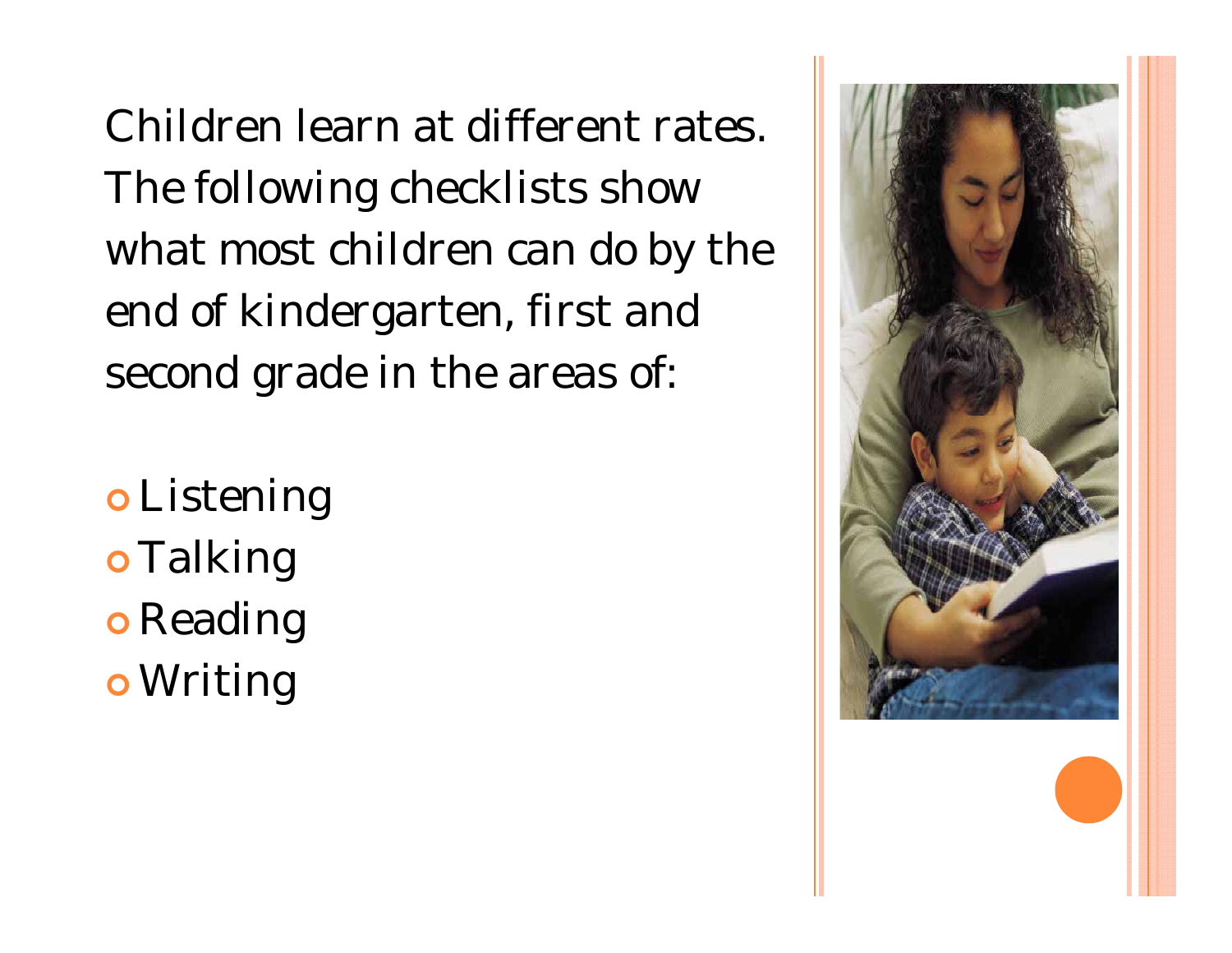

# CHECKLISTS FOR LEARNING: KINDERGARTEN THROUGH GRADE 2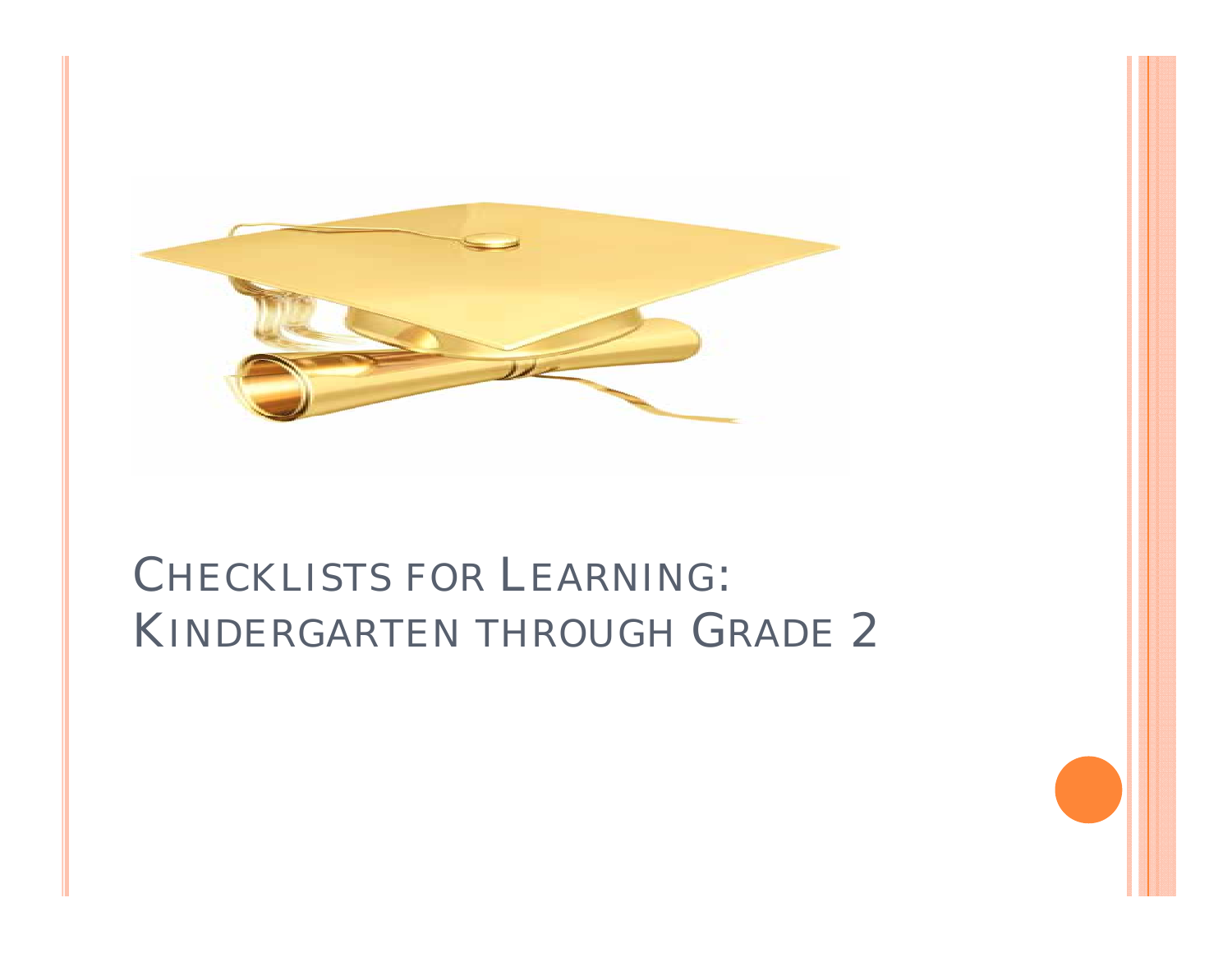# **Listening**

- **o** Follow 1-2 step oral directions in order like "Pick a book and come sit in the chair."
- **o** Listen to understand age appropriate stories read aloud.
- **o** Follow simple conversation.
- **o** Understands what is taught in class.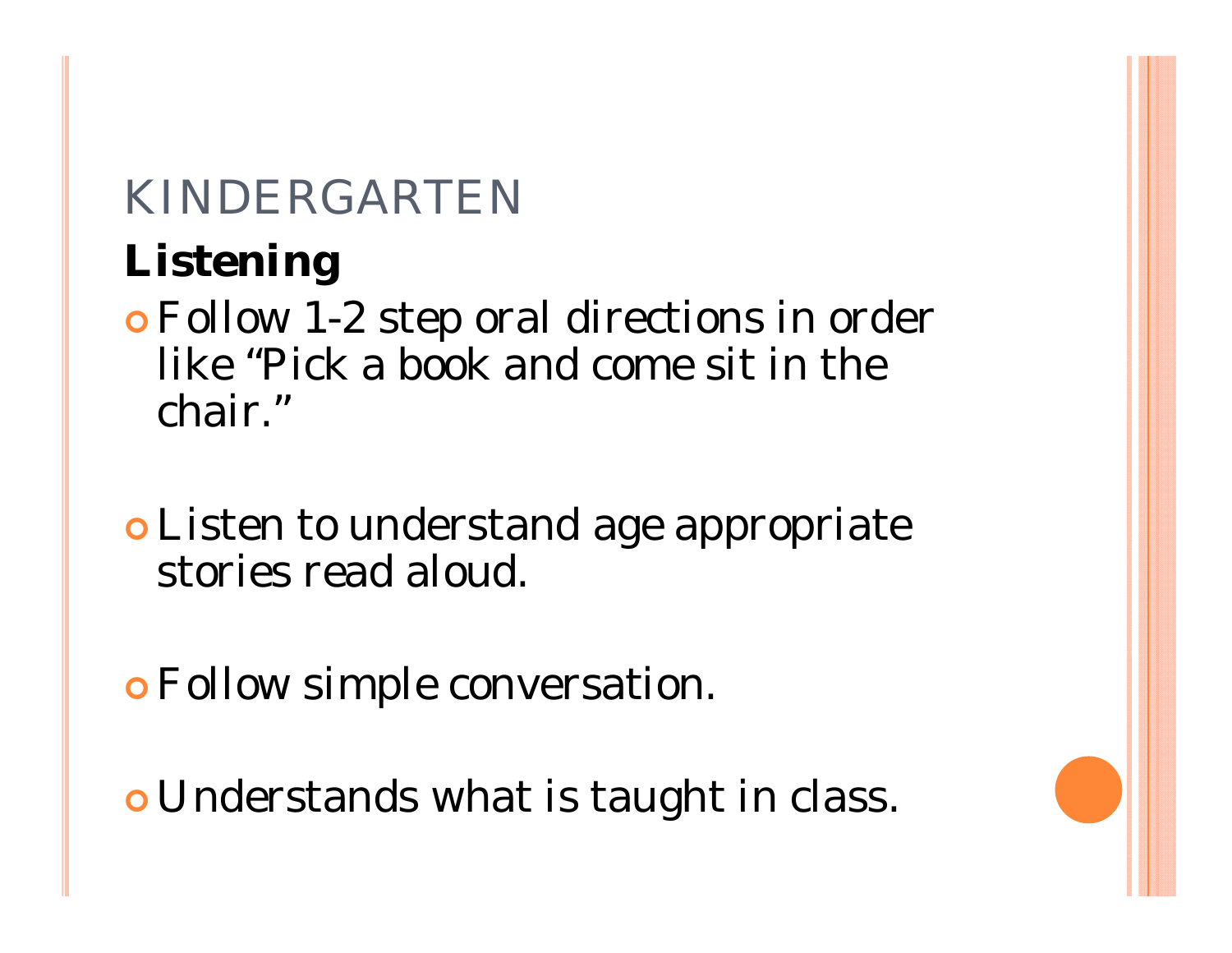# **Talking**

**• Answer simple yes/no questions like "Did** you eat lunch?"

**• Answer open ended questions like "What**" did you do at school?"

 $\circ$  Retell story, parts of stories or events.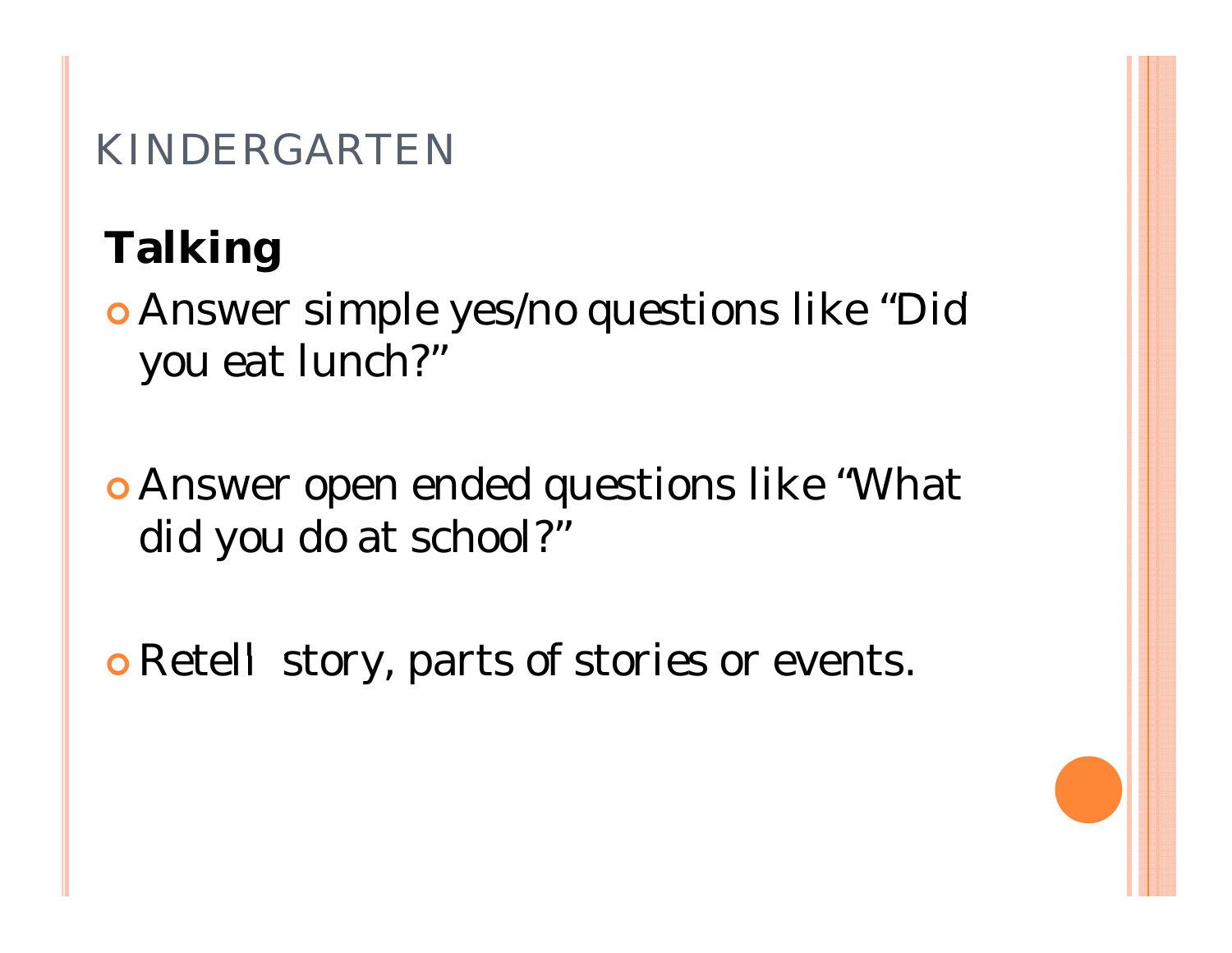## **Talking( ) cont'd)**

**o** Talks about things that happened during the day.

- **Asks and answers questions, asks for information** and makes comments.
- **o** Takes turns and stays on topic when talking.
- **o** Shows interest in what others are saying.
- **o** Starts conversations.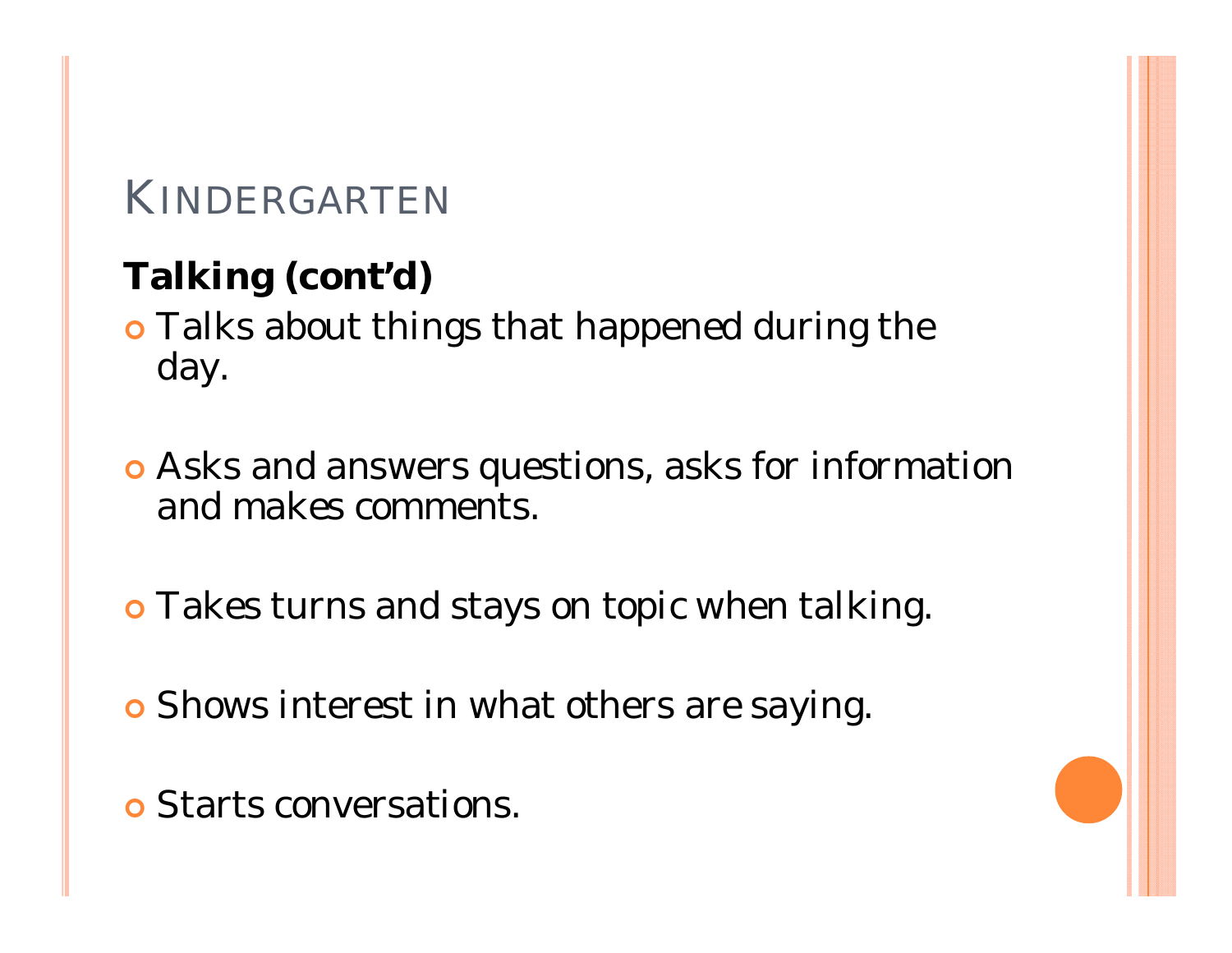## **Reading**

- | Knows that reading a book in English occurs from front to back, top to bottom and left to right.
- **o** Knows that spoken words are made up of speech sounds.
- **o** Finds words that rhyme like cat and hat.
- **Knows that some words have the same sound** in them like sun, soup and sand.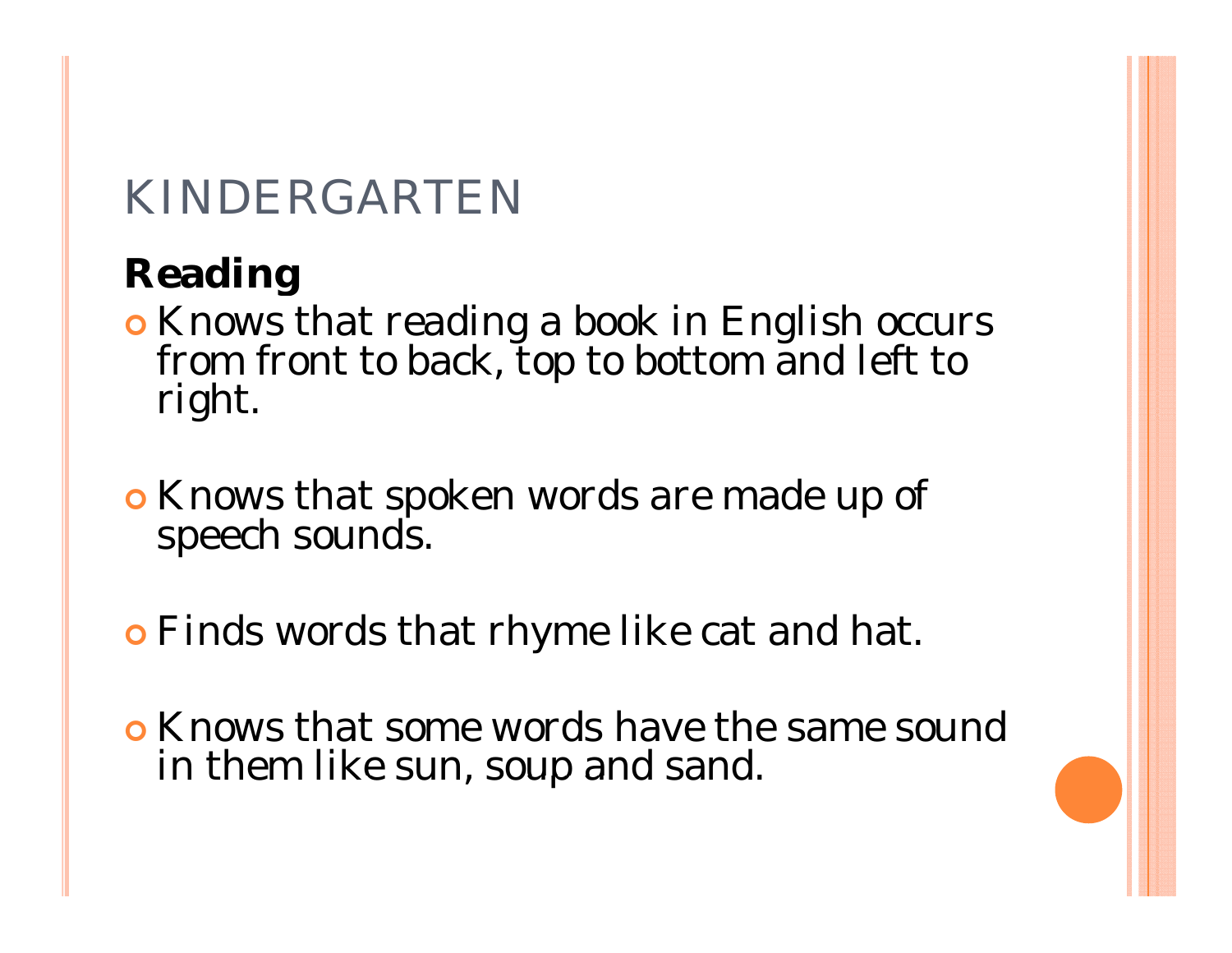# **Reading (cont'd)**

• Identify upper case (CAPITAL) and lower case letters.

**o** Knows that letters stand for speech sounds.

- | Knows some sight words like "the", "cat", and "with".
- **o** "Read" picture books from memory.

**o** Tells a story by looking at pictures in a book.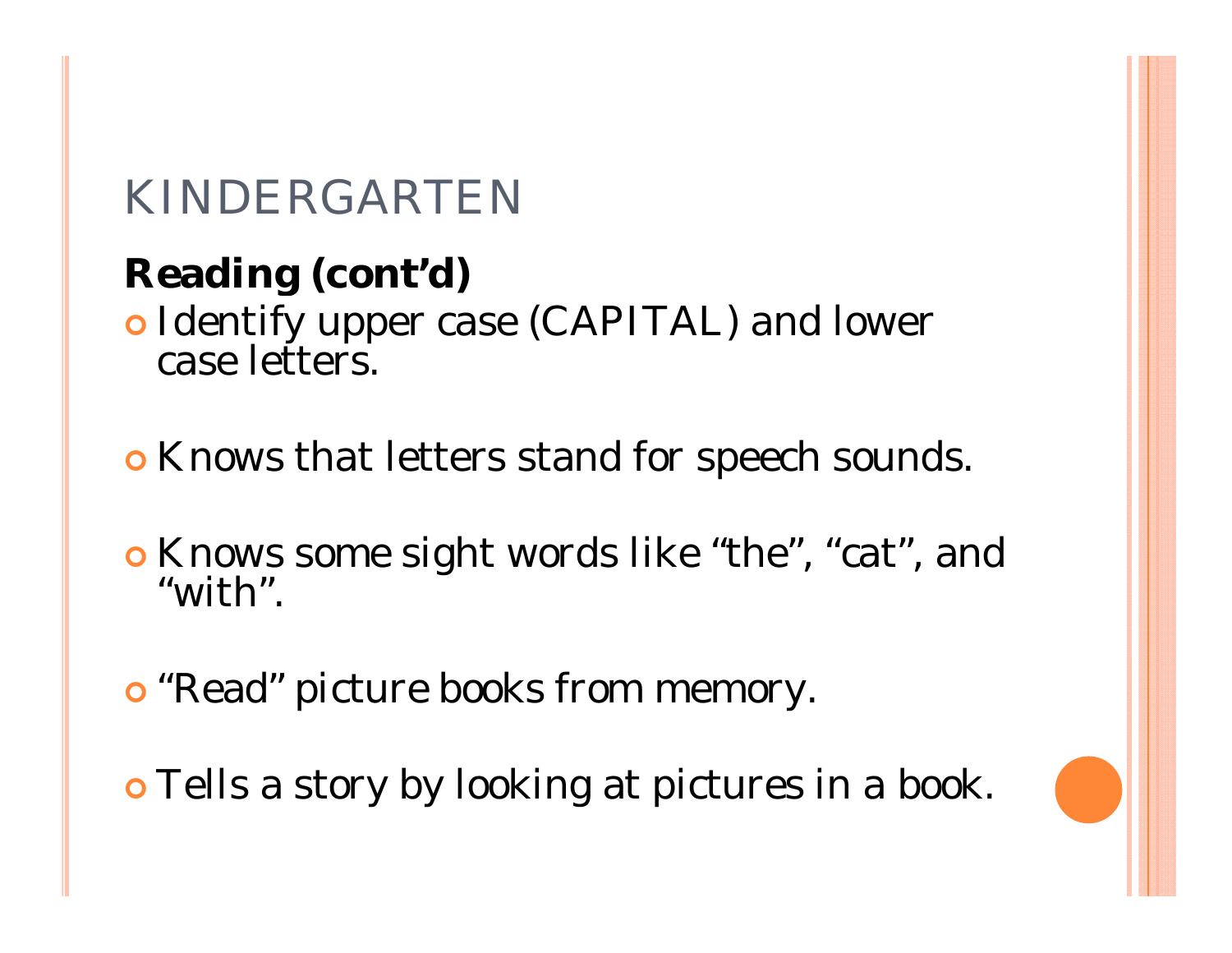**Writing o Prints first and last name.** 

**o** Draw a picture that tells a story; names and writes words about the picture.

<sup>|</sup>Write upper and lower case letters of the alphabet.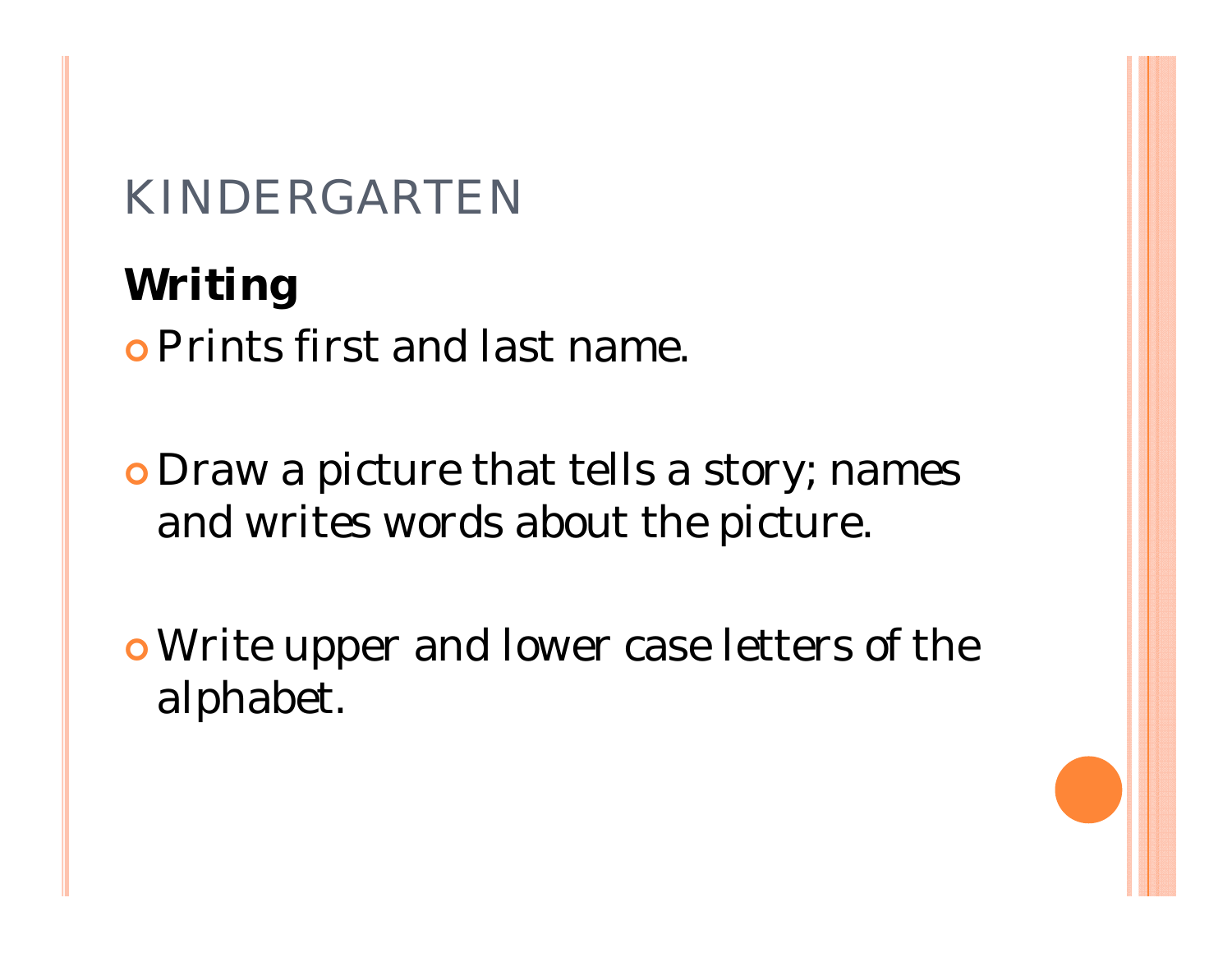# **Listening**

**o** Remembers facts taught in class.

**o** Understands what's taught in class.

| Follow 2-3 steps in order like "Get a piece of paper, find your pencil and write your name".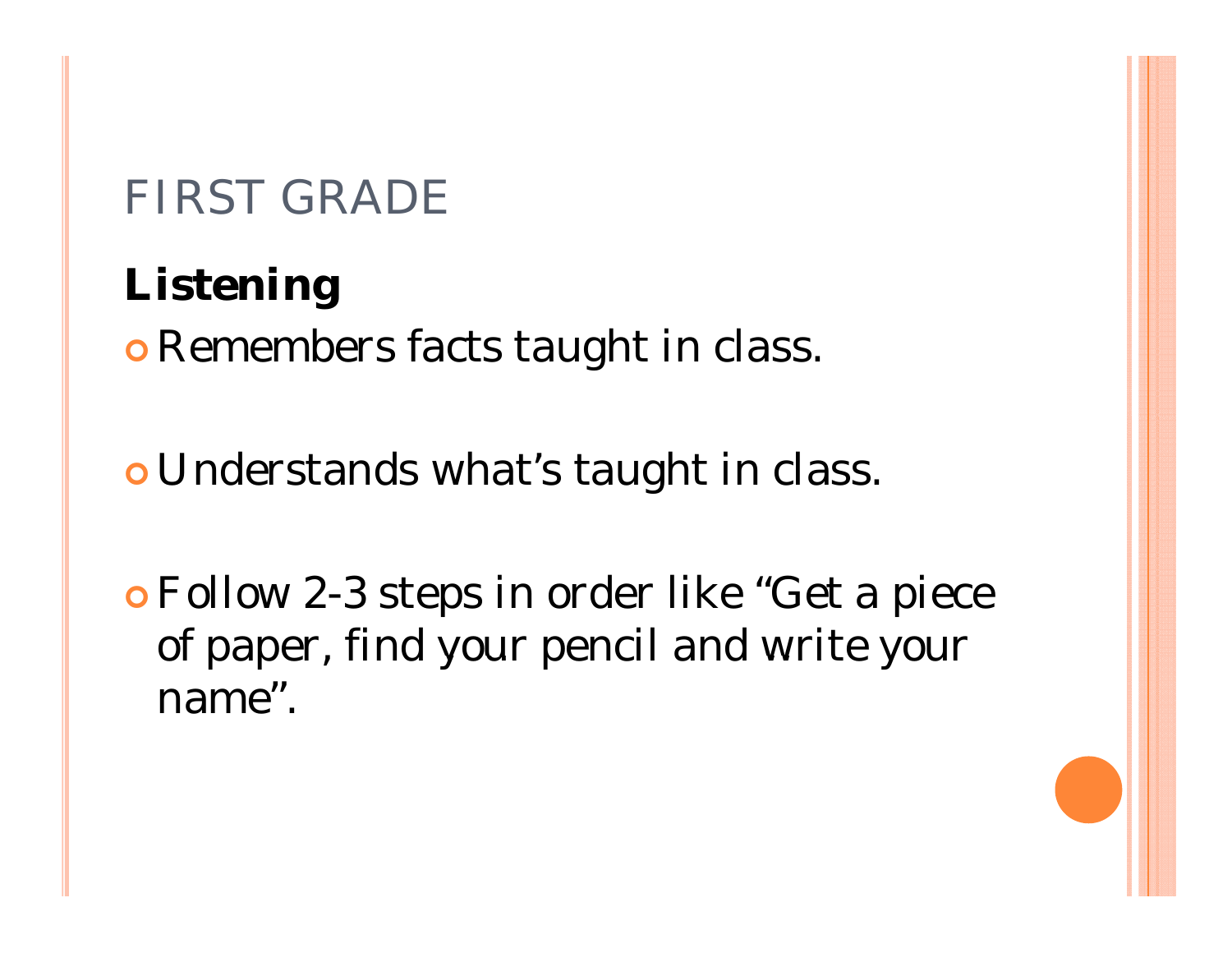## **Talking**

| Answers harder "yes" or "no" questions like "Did the girl take her puppy into the house with her?"

**o** Says all speech sounds clearly.

- **o** Tells and retells a story in the right order.
- **o** Uses complete sentences to talk about ideas.
- **o** Uses most parts of speech or grammar, correctly.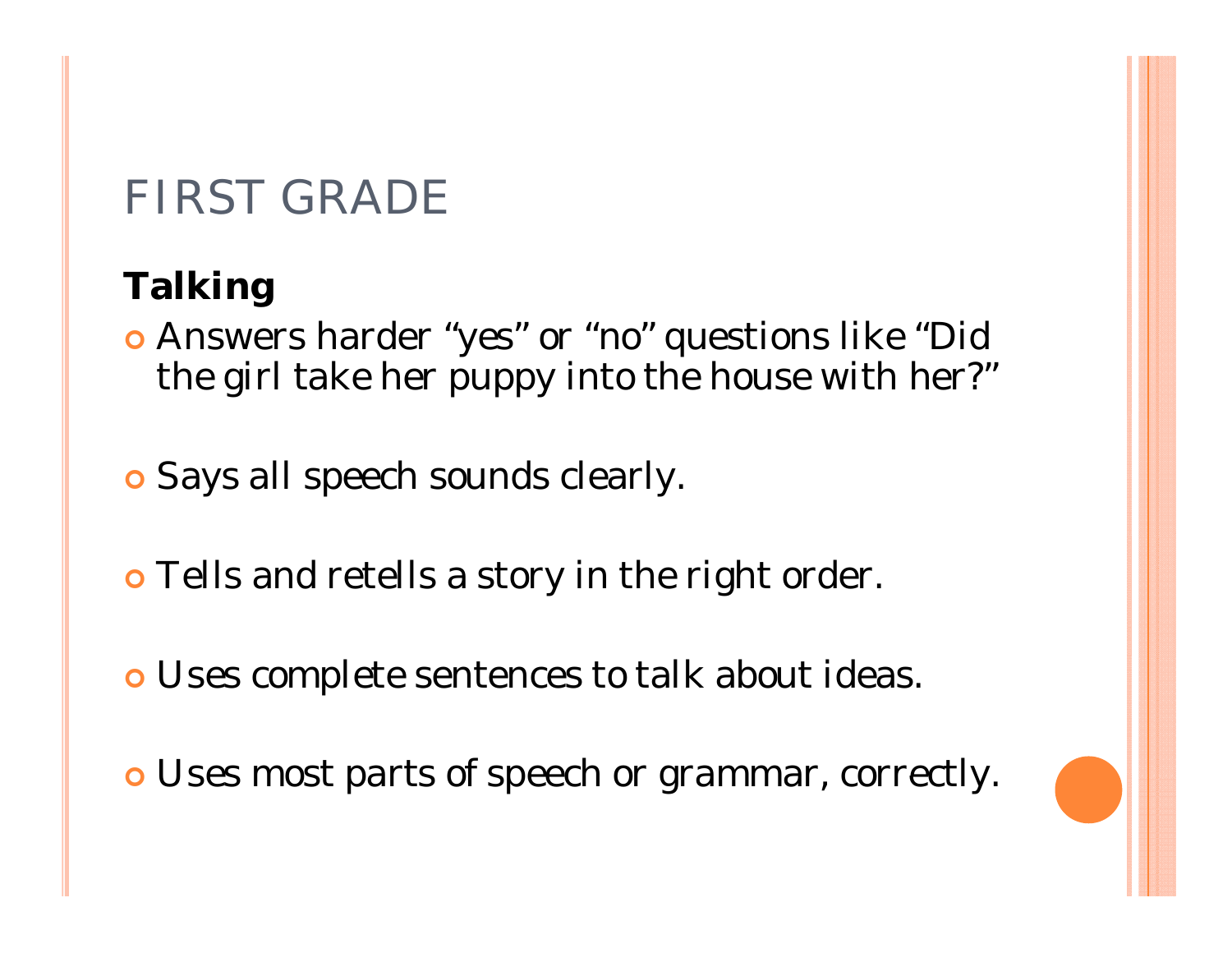## **Talking( ) cont'd)**

**o** Asks and answers "who", "what", "where", "why" and "when" questions.

- **o** Stays on topic and takes turns when talking with people.
- **o** Gives directions.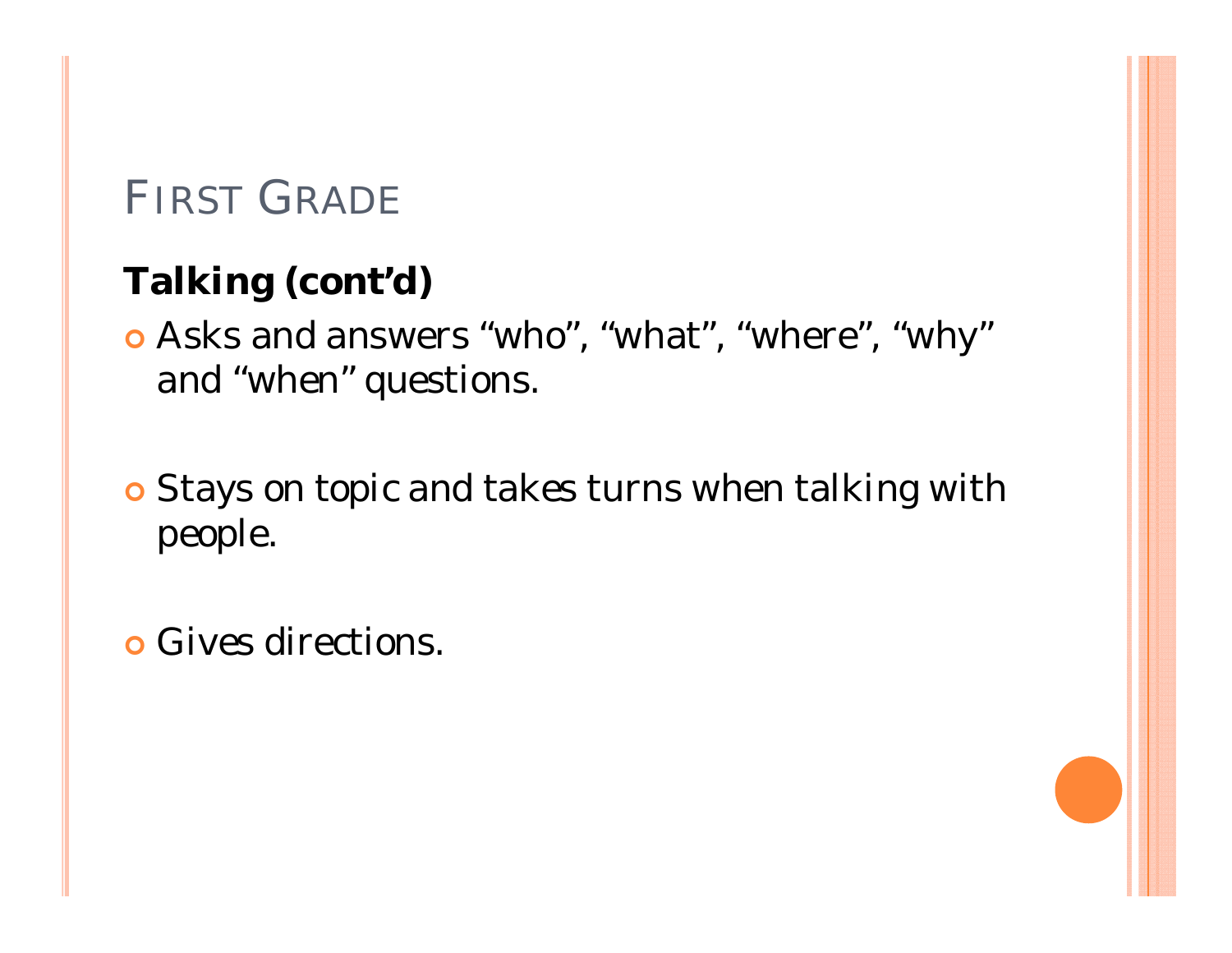**Reading** <sup>|</sup>Makes up rhyming words.

**• Finds all sounds in short words.** 

 $\circ$  Blend separate sounds to form words.

|Match spoken words to written words.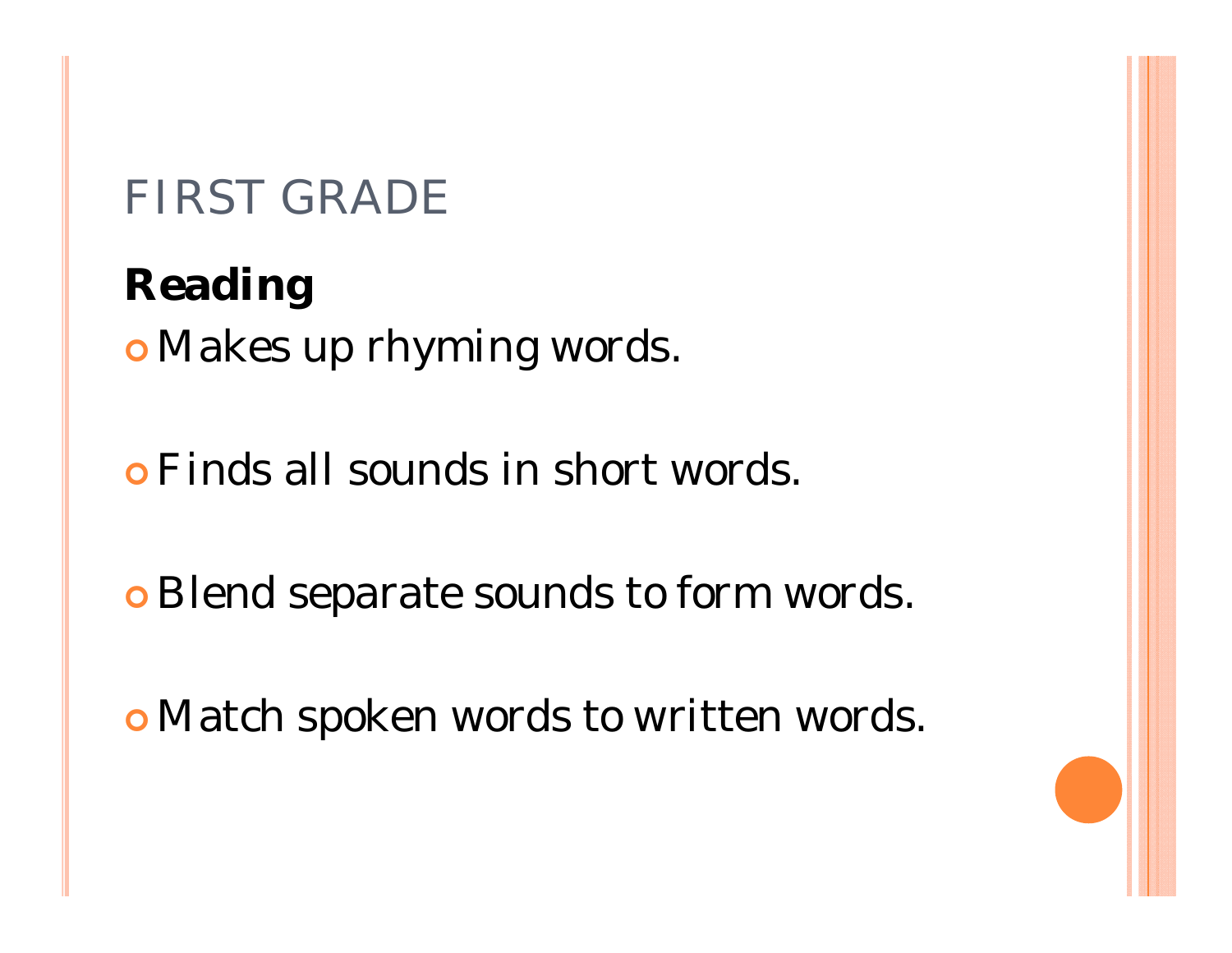**Reading( ) cont'd)** | Identify letters, words, and sentences

**o** Sound out words when reading.

**o** Recognizes about 100 common words.

**o** Easily reads first grade stories.

**o** Shows understanding of what he/she reads.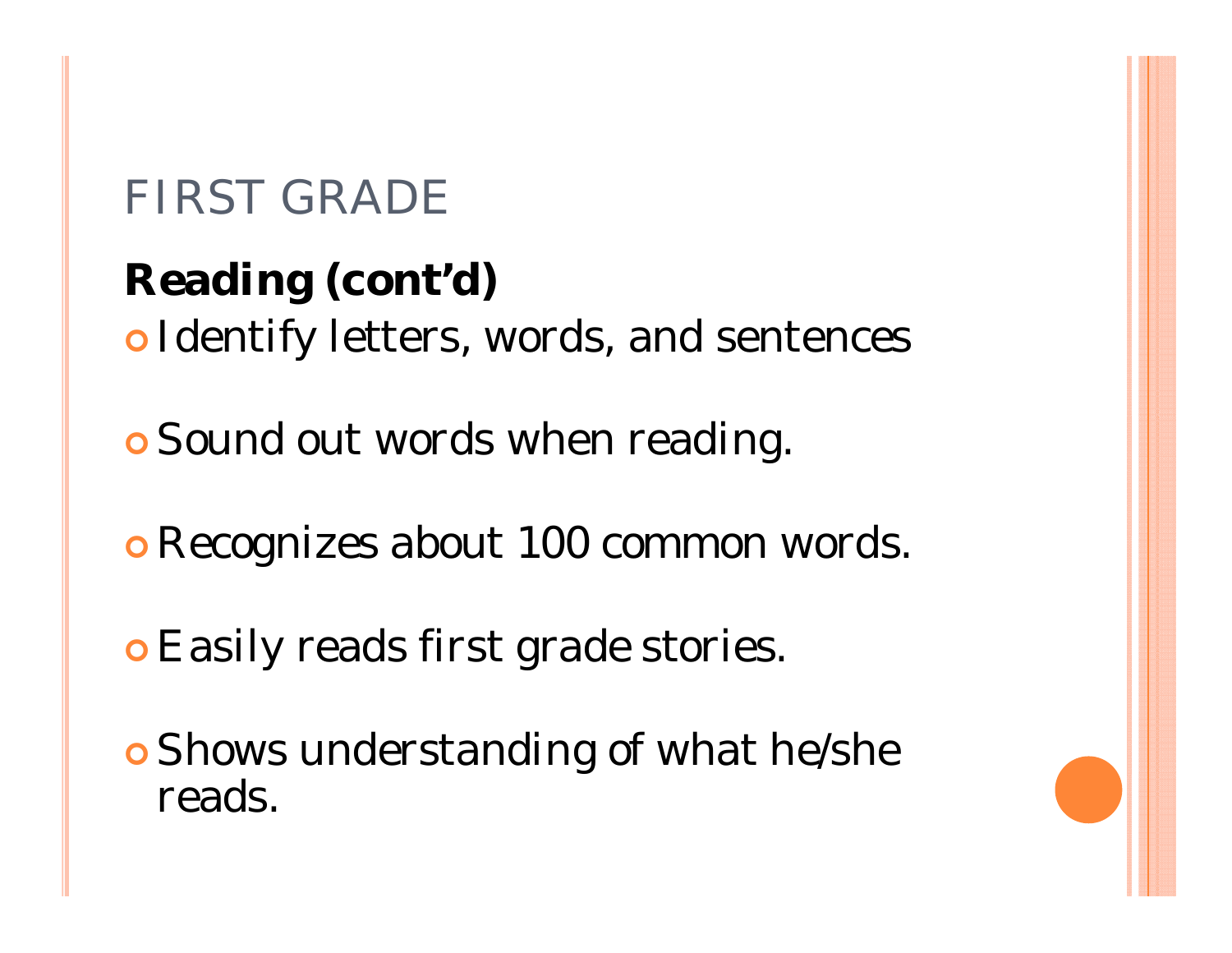# FIRST GRADE**Writing o** Prints clearly.

**o** Spell commonly used words correctly.

**o** Begins each sentence with capital letter.

| Ends sentences with a period, question mark or exclamation point.

**o** Writes short pieces like stories and journal entries.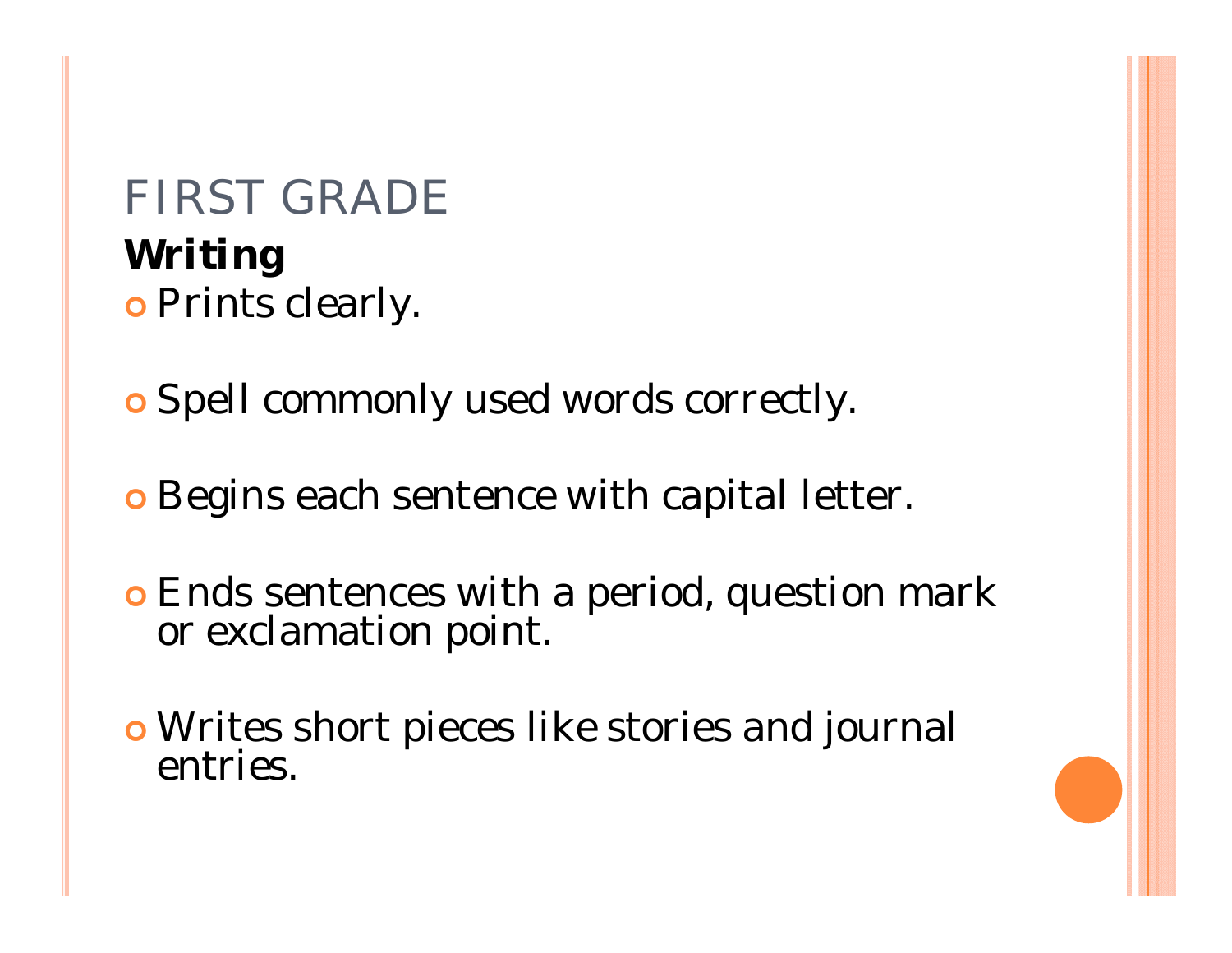# **Listening**

- | Follow 3-4 oral directions in order like "Stay in your seat, wait for the bus to stop and don't forget your backpack."
- **o** Understands words about place and time like on top of, behind, next to, before, after, today and yesterday.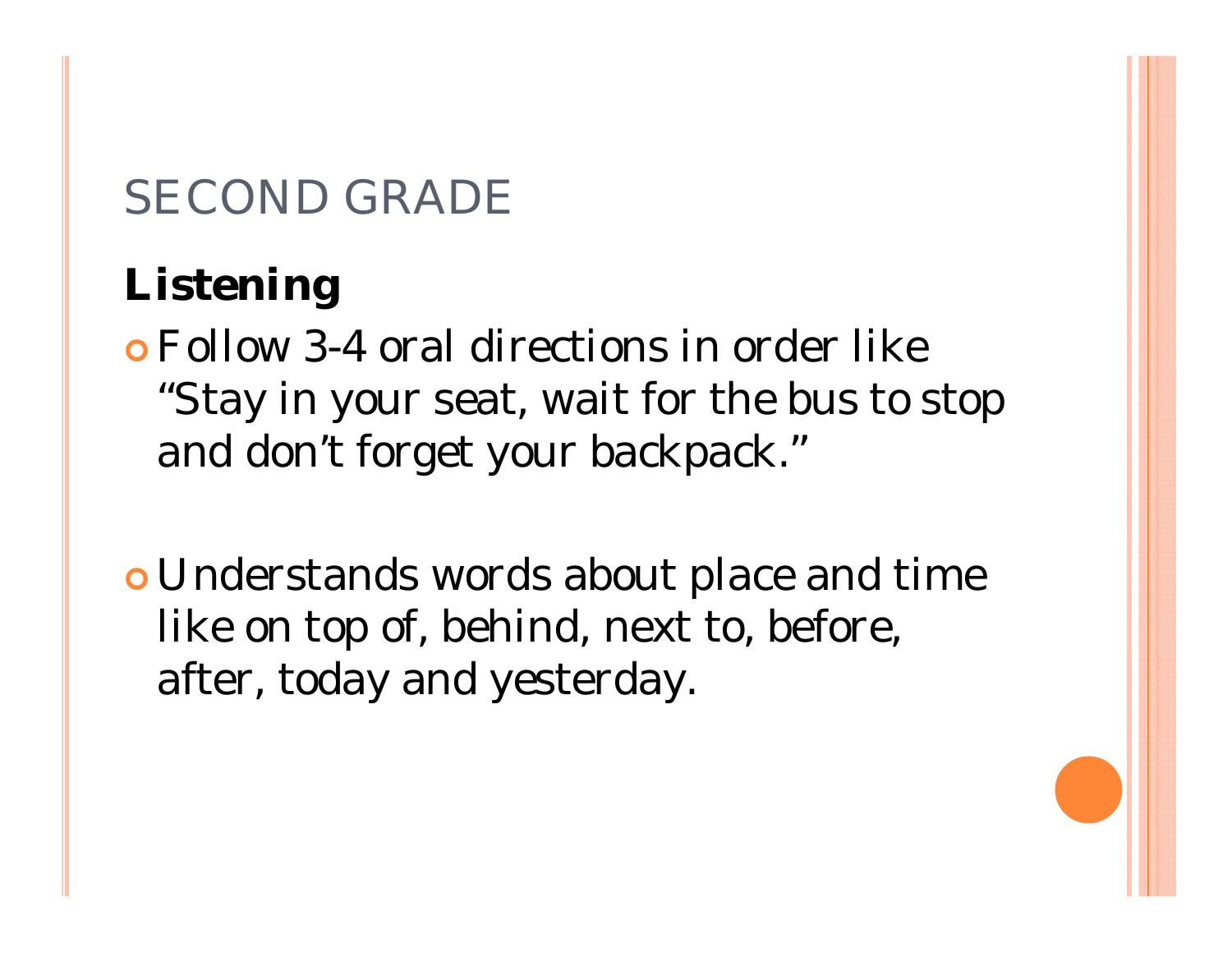# Listening Skills (cont'd)

**• Answers questions about a story.** 

o Understands what's taught in class.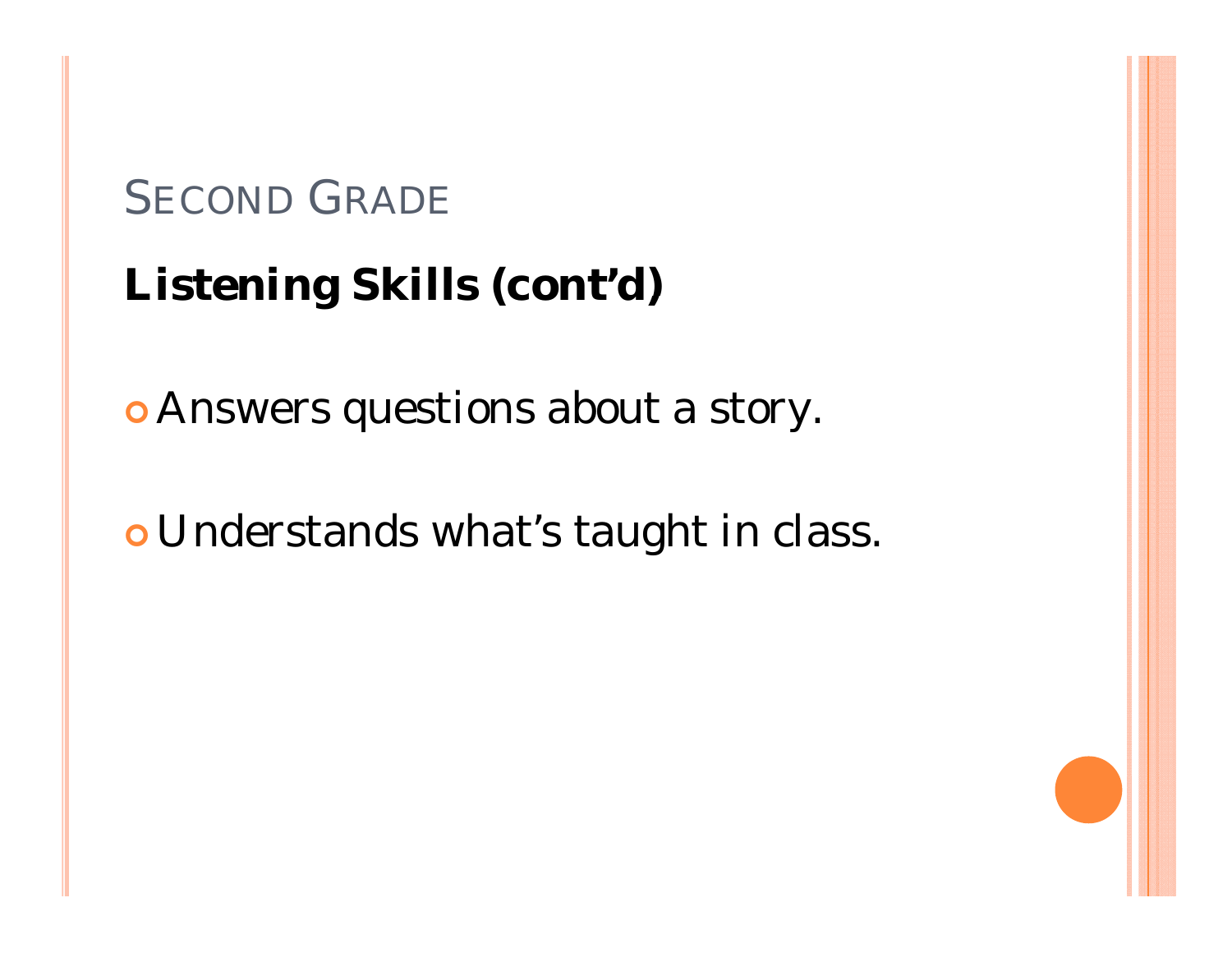## **Talking**

- **Answer more complex yes/no questions like "Was the boy in the story telling the truth when he said he was going to a friend's house?"**
- **o** Explains words and ideas.
- **Ask and answer who, what, when, where and** why questions.
- **o** Uses more complex sentences when speaking.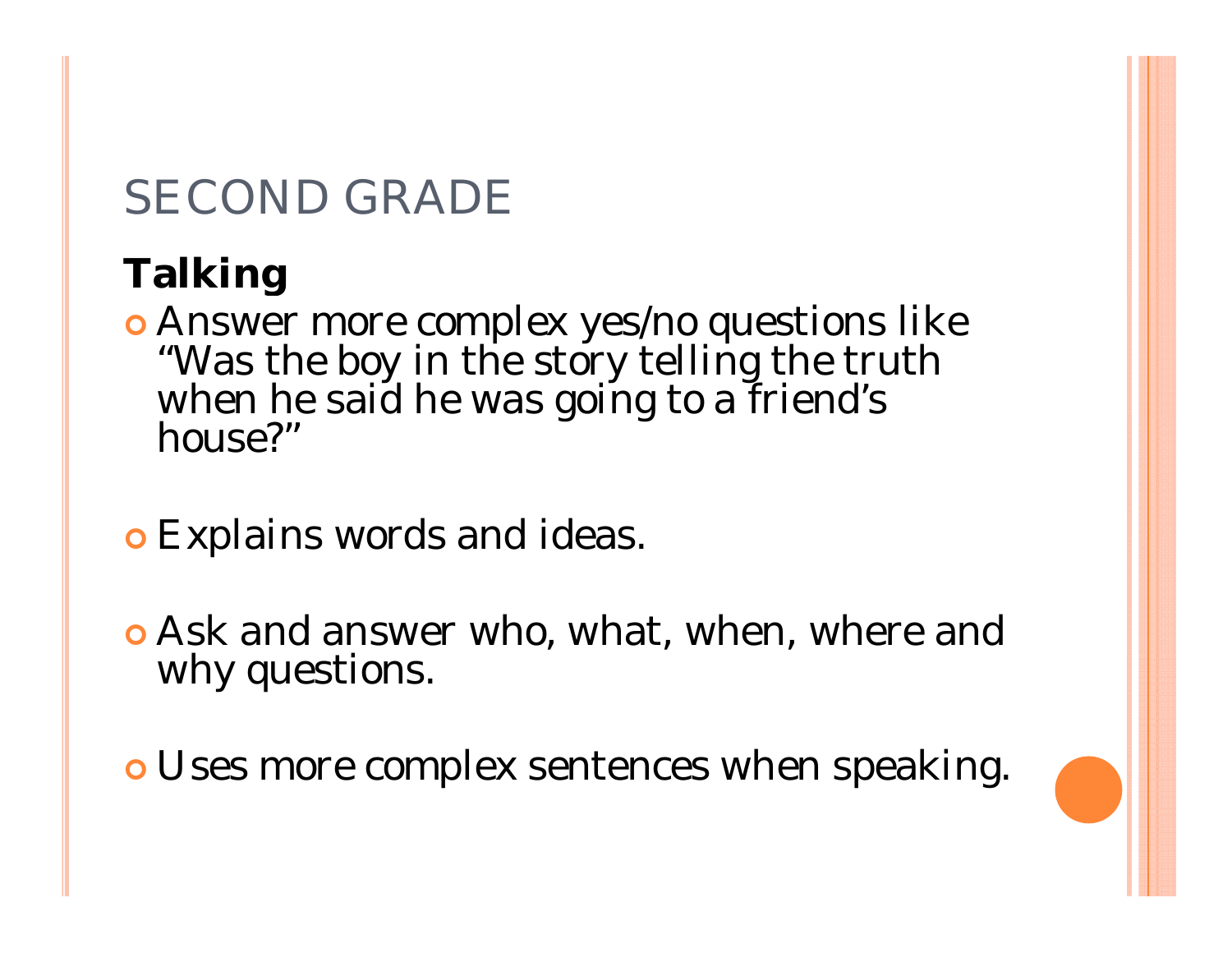#### **Talking (cont'd)**

**•** Give directions with 3-4 steps.

- **o** Use oral language to inform, persuade and entertain.
- **o** Stay on topic, take turns and use appropriate eye contact during conversation.
- **•** Open and close conversations properly.
- Talks for a variety of reasons to comment on something, to convince someone, and to make someone laugh.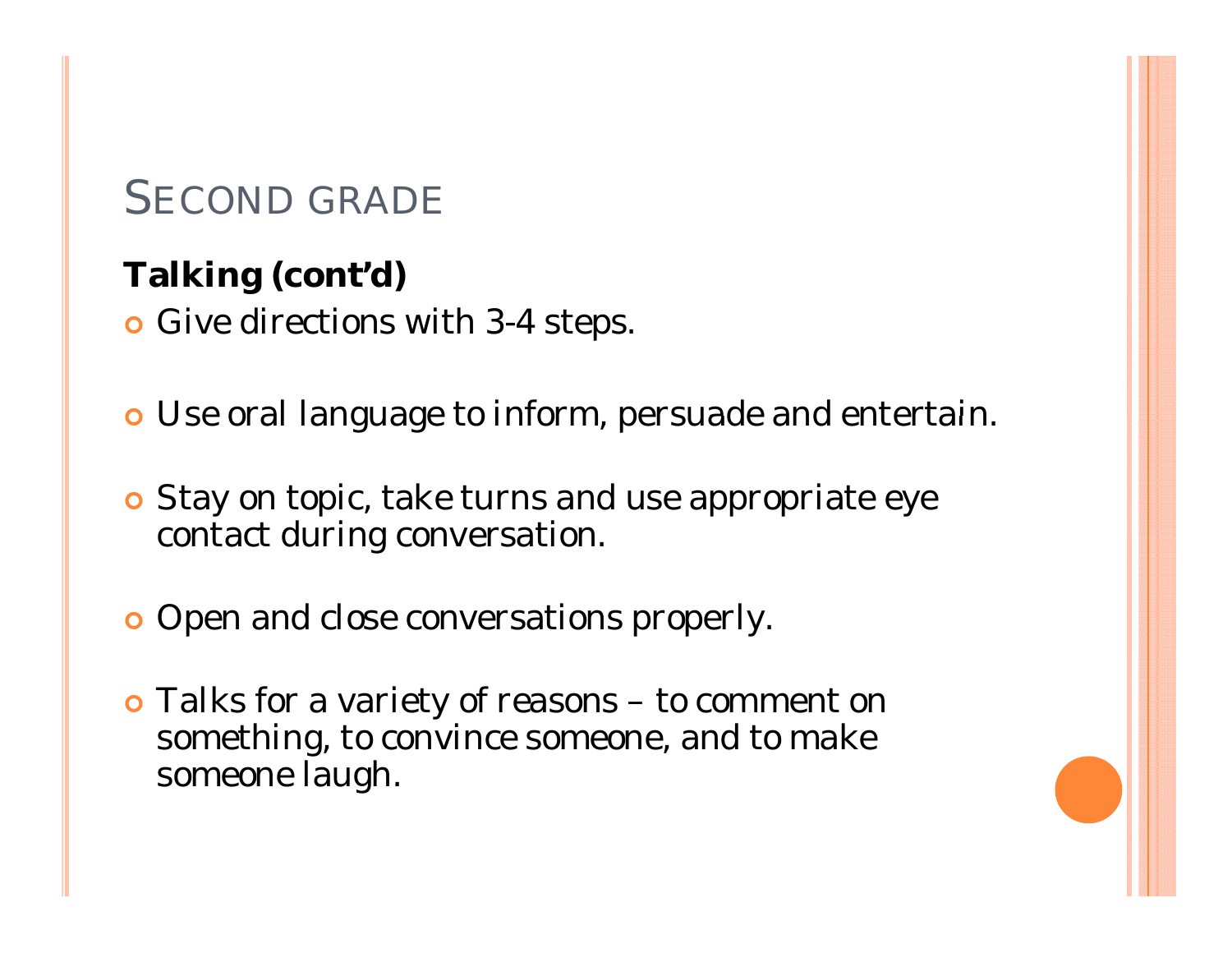#### **Reading**

**o** Knows all letters and sounds.

- **o** Links speech sounds to written words.
- **o** Knows many words by sight.
- **•** Finds and uses spelling patterns in words like knowing "cat" and "hat" end with the same sounds.
- **o** Re-read and self correct when necessary.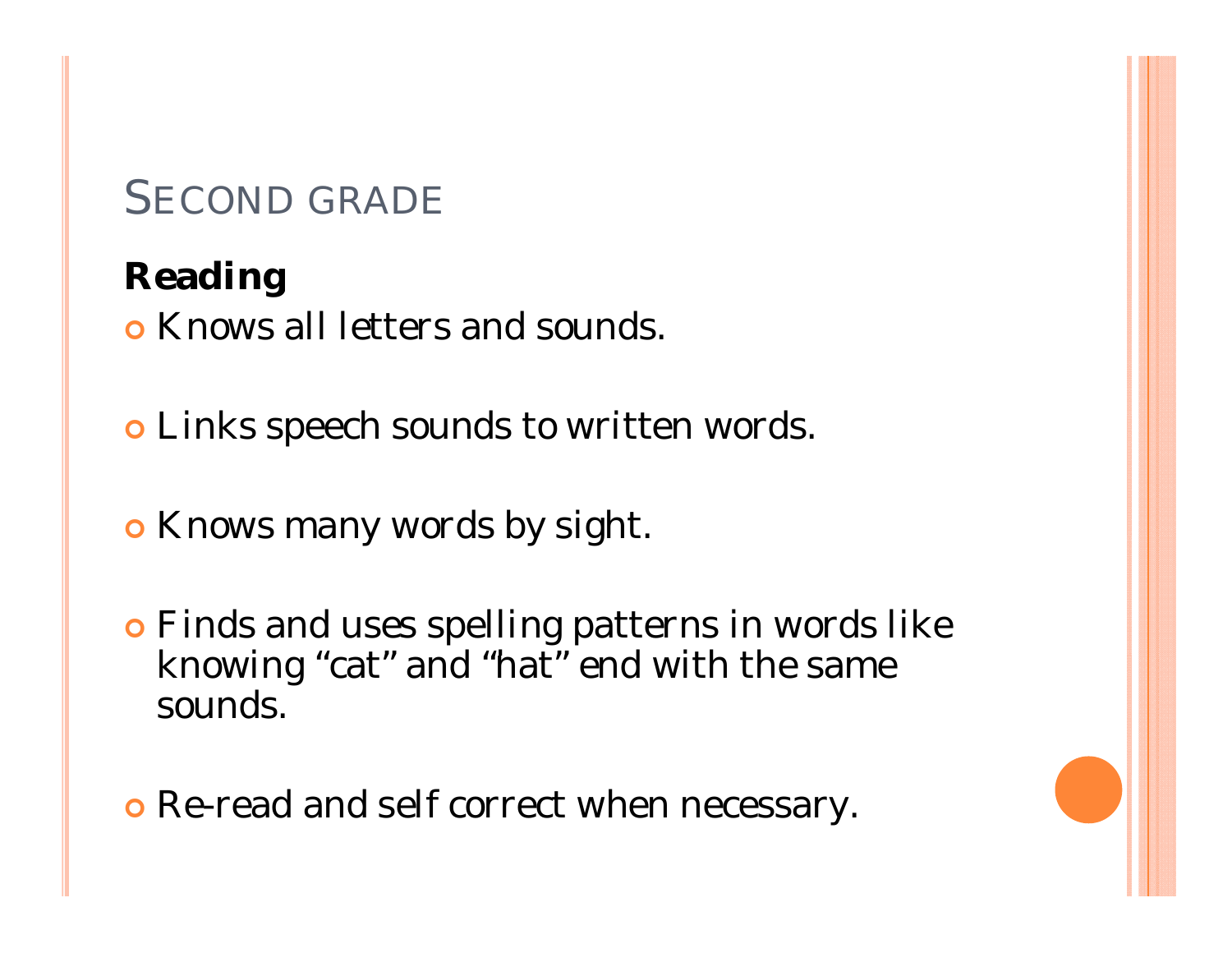### **Reading( ) cont'd)**

**•** Finds facts to answer questions.

**o** Uses clues to figure out what words mean like pictures, titles or facts.

**• Explains the main parts of a story like the main** idea, characters and plot.

**o** Predicts what will happen in stories.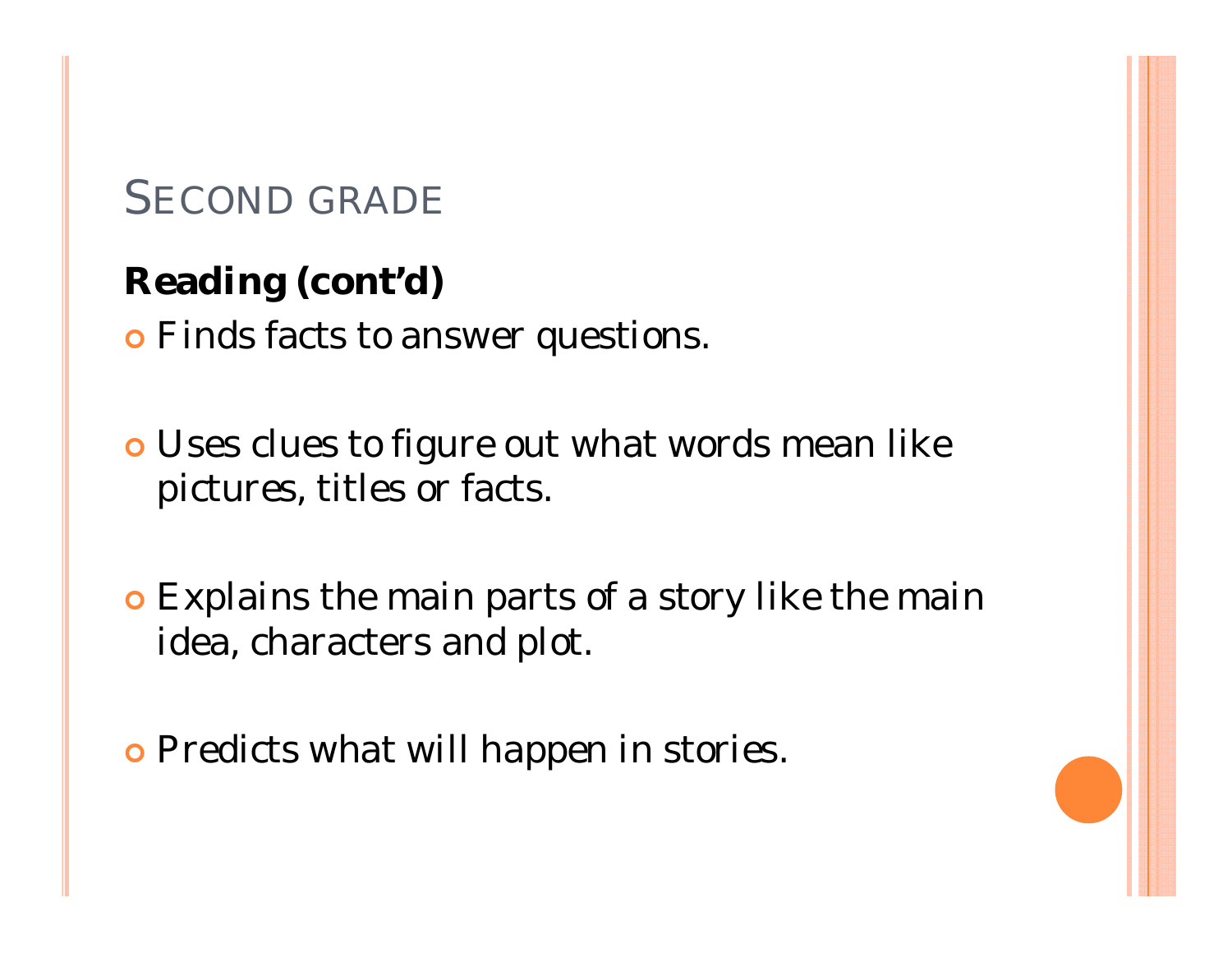#### **Reading( ) cont'd)**

**•** Reads and retells a story in the right order.

**o** Reads second grade stories, poetry or plays silently and out loud.

**o** Reads smoothly. Doesn't need to sound out a lot of words.

**o** Reads for fun!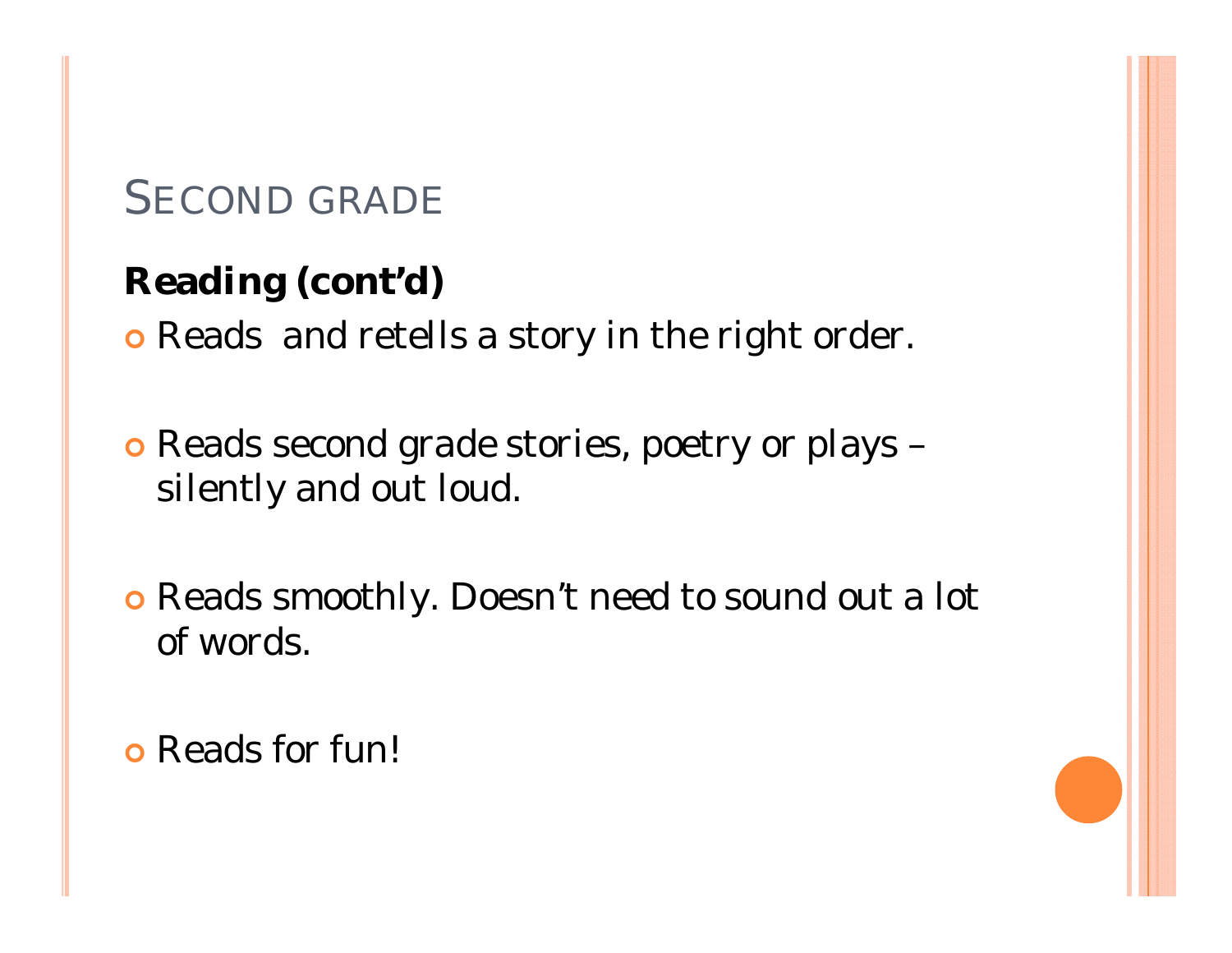## **Writing Skills**

**o** Writes neatly.

**o** Uses many types of sentences in journals, poetry and short stories.

**o** Uses capital letters and basic punctuation like commas, periods, and question marks correctly.

**o** Writes stories that have a beginning, middle and end.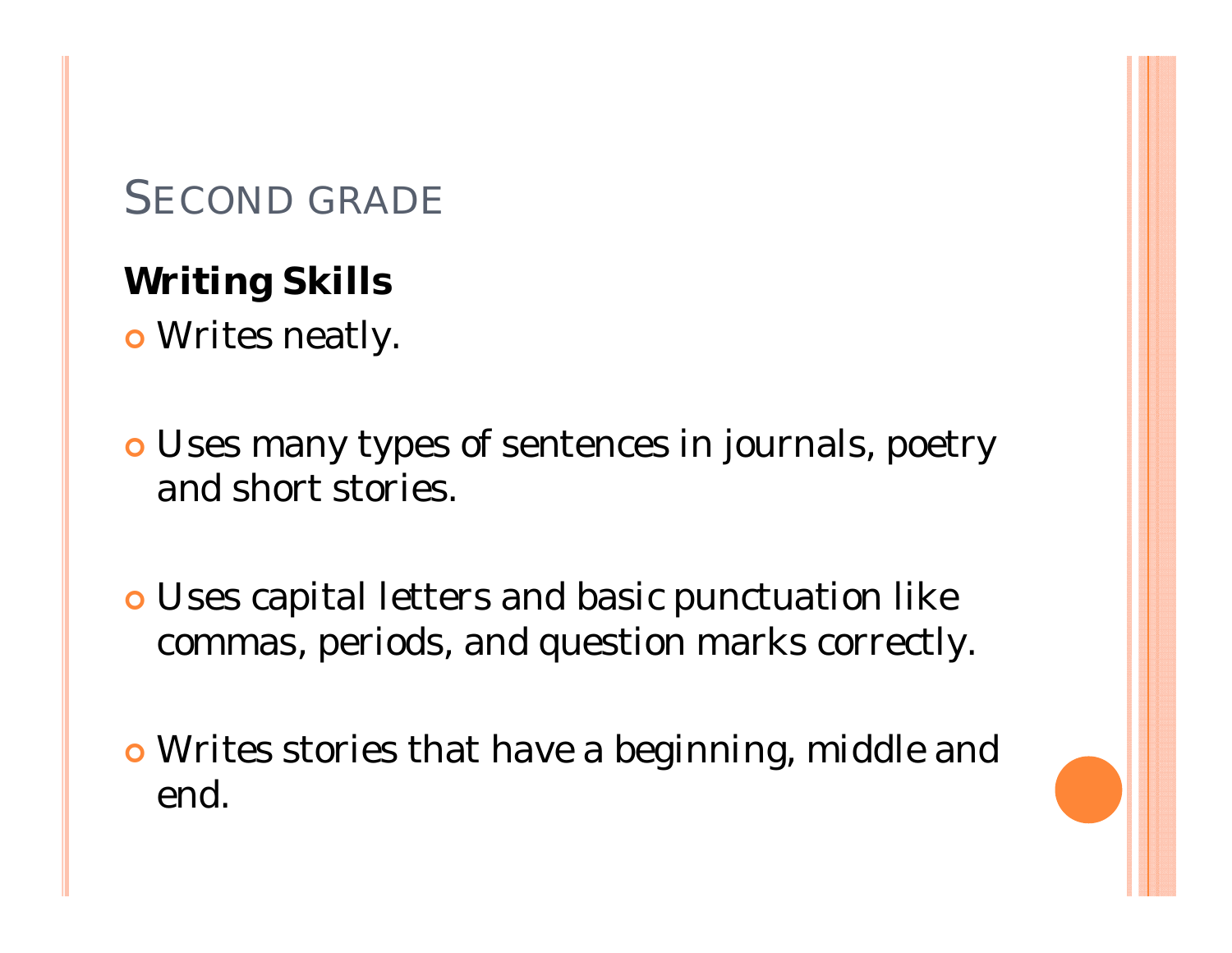## **Writing( ) cont'd)**

**o** Spells common words correctly.

**o** Begins to spell more words correctly.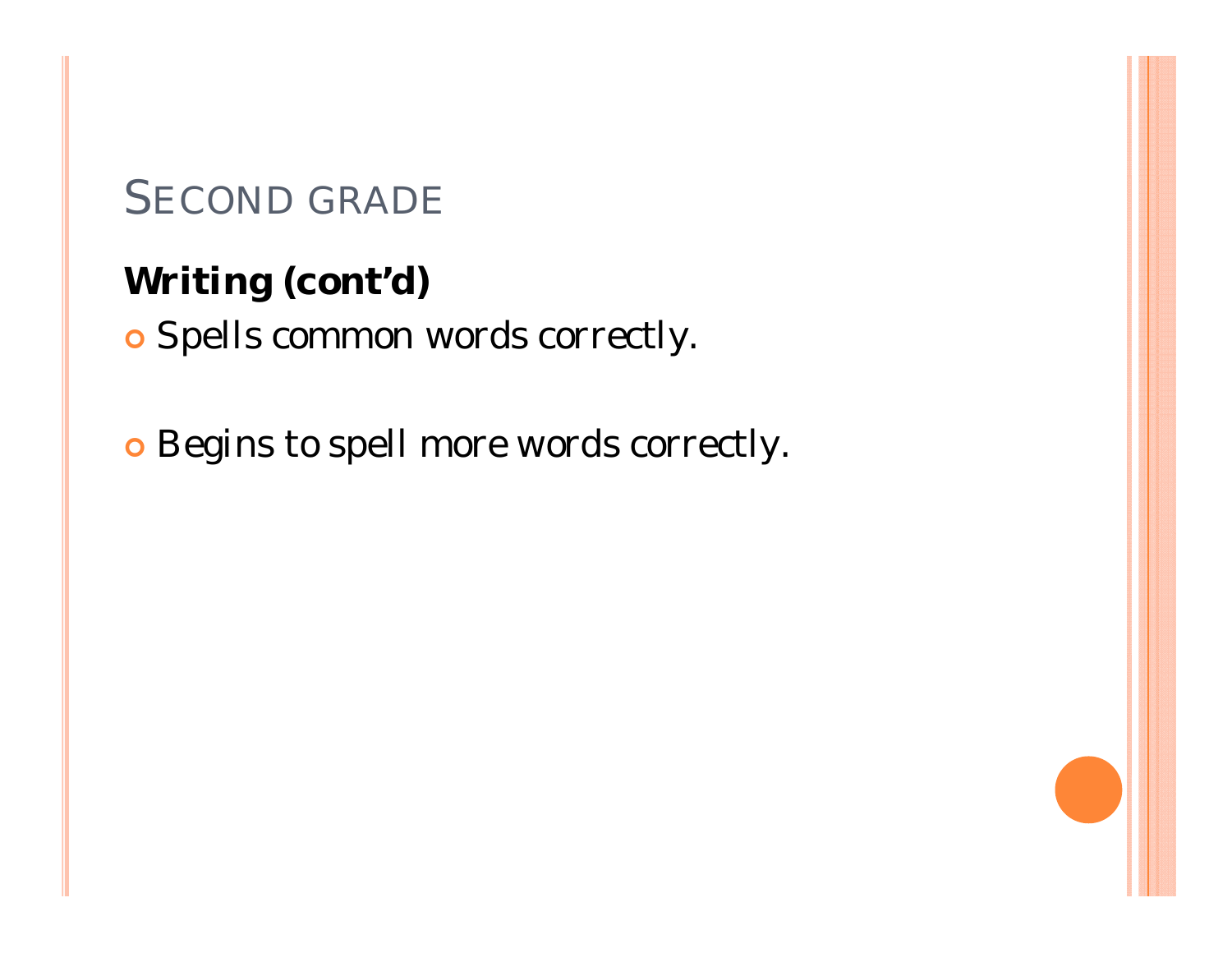#### TIPS TO BUILD SKILLS

- **o** Talk to your child often.
- **o** Read a variety of books to your child.
- **o** Talk about the stories together.
- **o** Talk about how things are the same and different.
- **•** Help your child listen to sound patterns in words –rhyming games are good for this.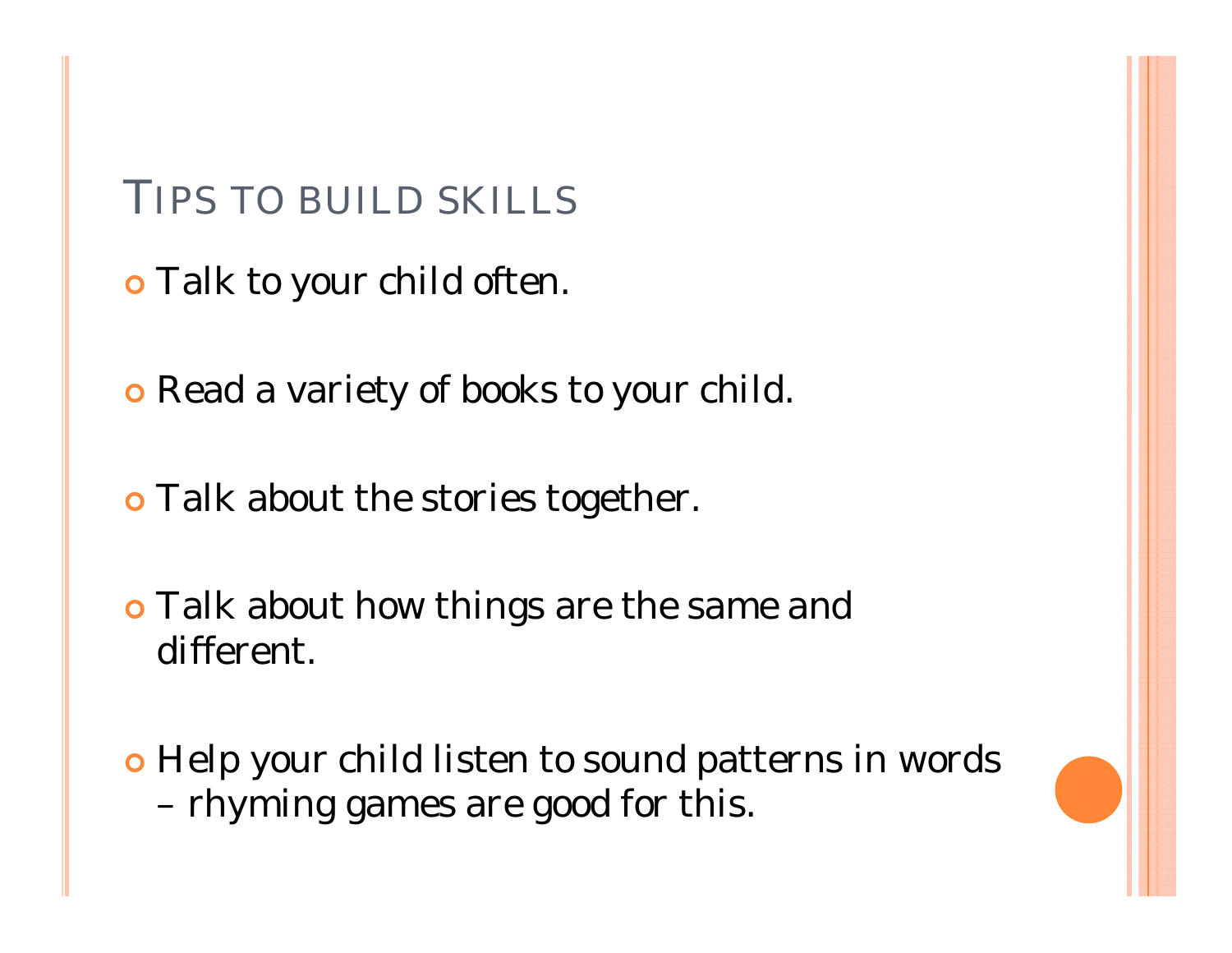# TIPS (CONT'D)

- Ask your child to tell you 1 or 2 things that happen each day.
- **o** Talk about new words you hear.
- **Give your child pencil and paper to practice** writing
- **Do projects with your child like arts/crafts,** folding laundry or washing the car. As you work together talk about what you're doing. Give child directions to follow.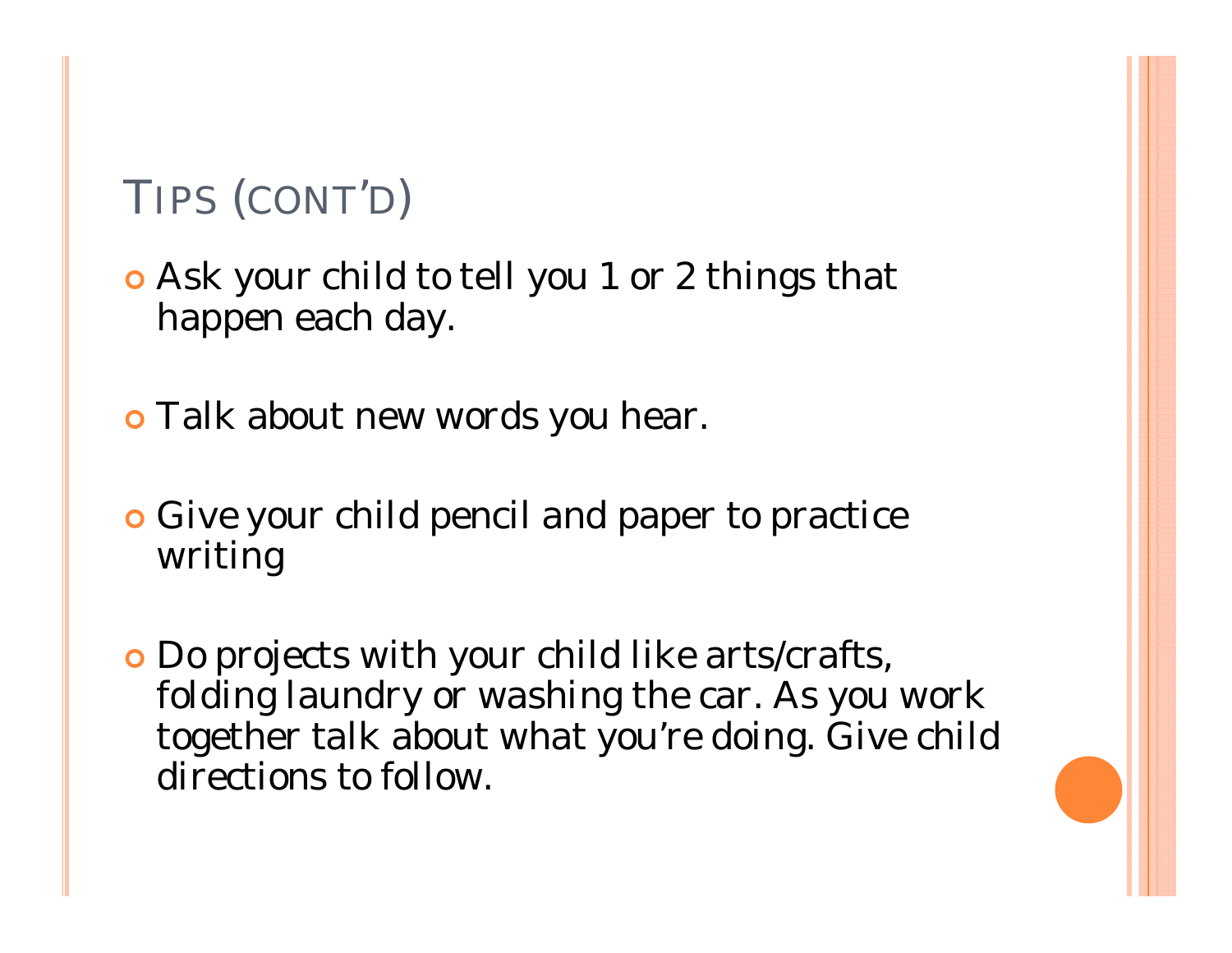#### IF YOUR CHILD NEEDS A PROFESSIONAL

If you have concerns about your child's speech and language skills, don't hesitate to contact your child's school or a speech-language pathologist.

The earlier you get help, the better!

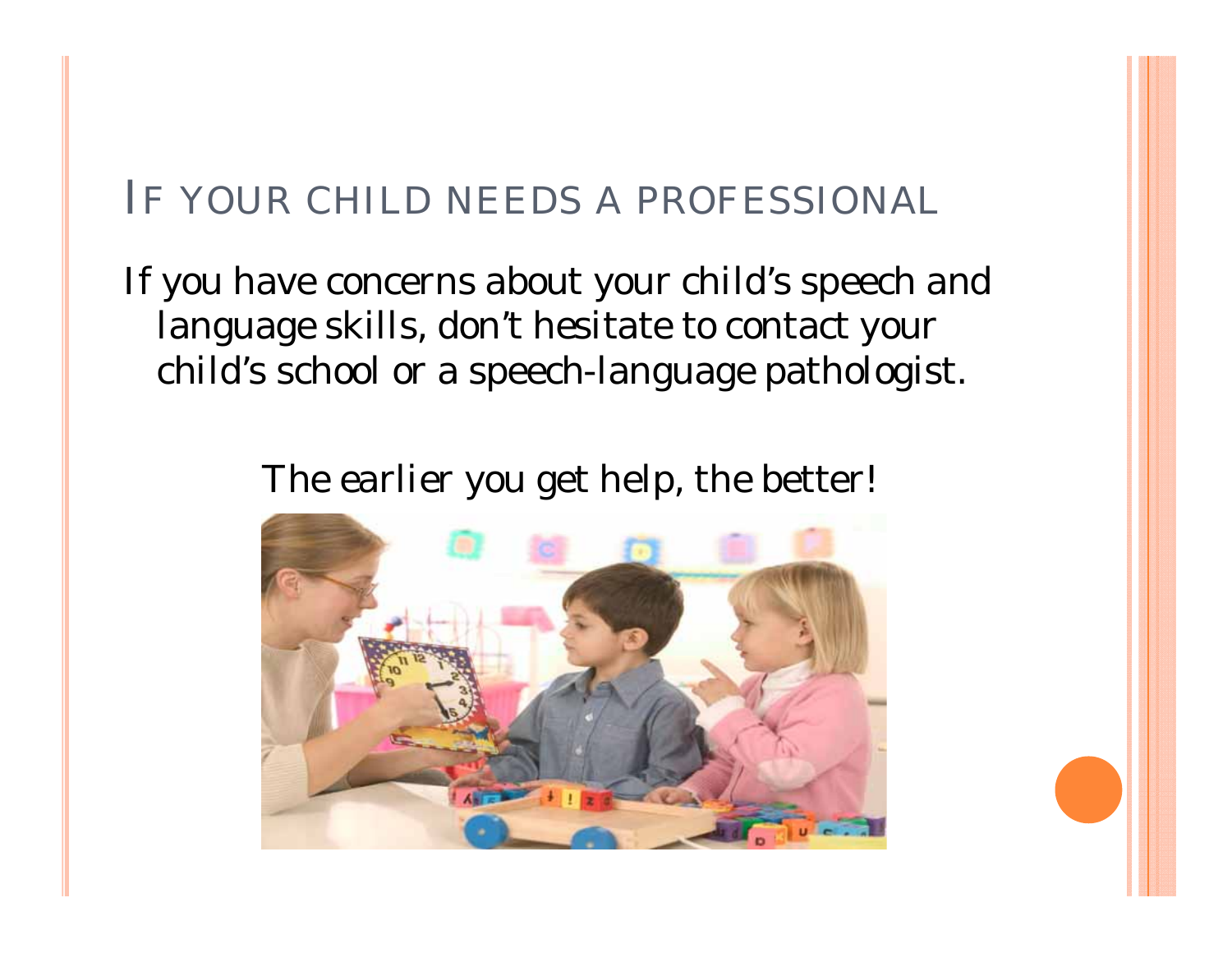#### A QUALIFIED SPEECH PATHOLOGIST HAS:

**o** A master's or doctoral degree.

- **o** The Certificate of Clinical Competence from ASHA.
- A state license (where required).
- **Ongoing involvement/ participation in continuing** education activities.